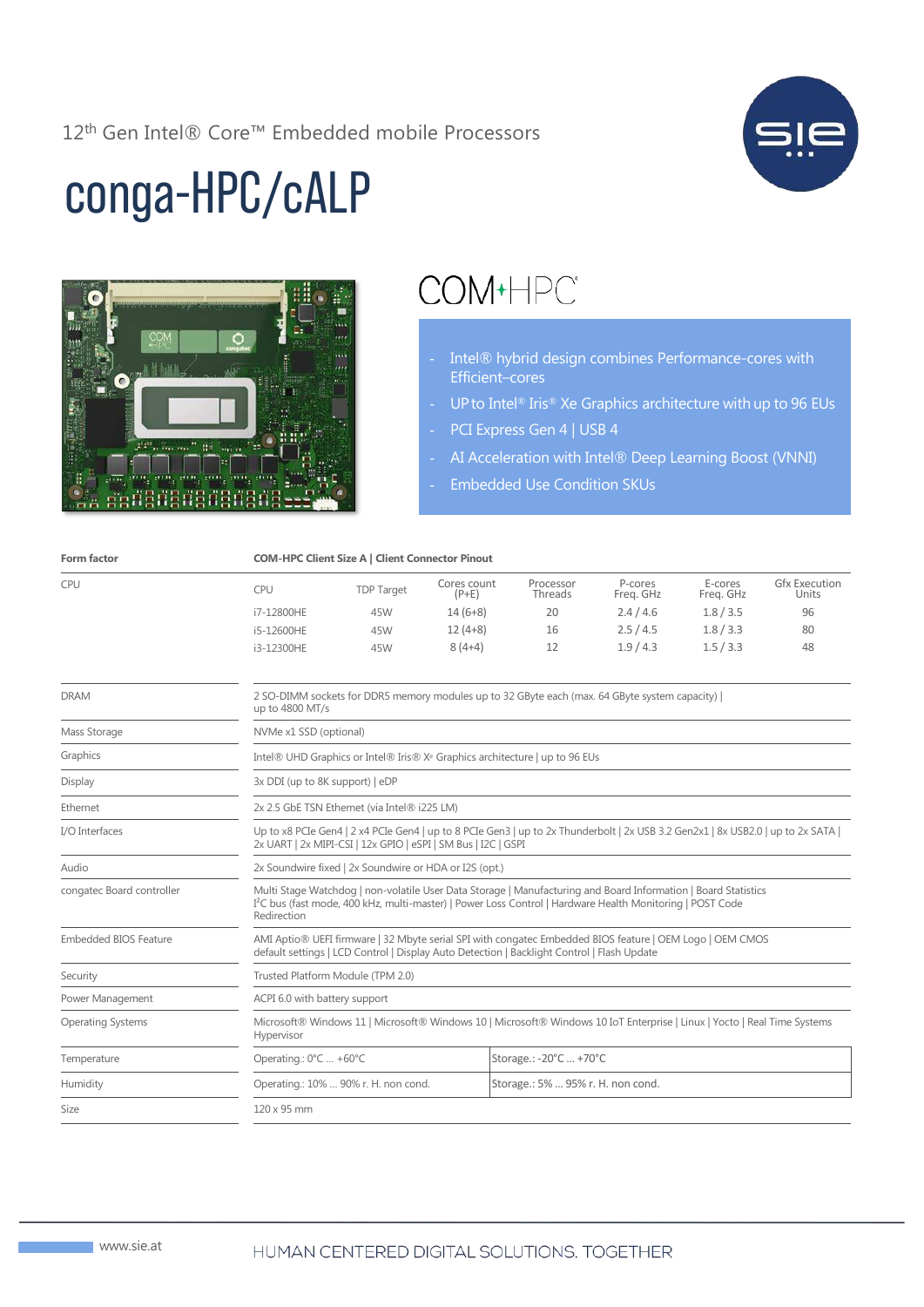#### conga-HPC/cALP|Block Diagram





\* available on selected SKUs

#### conga-HPC/cALP| Bottom Side View